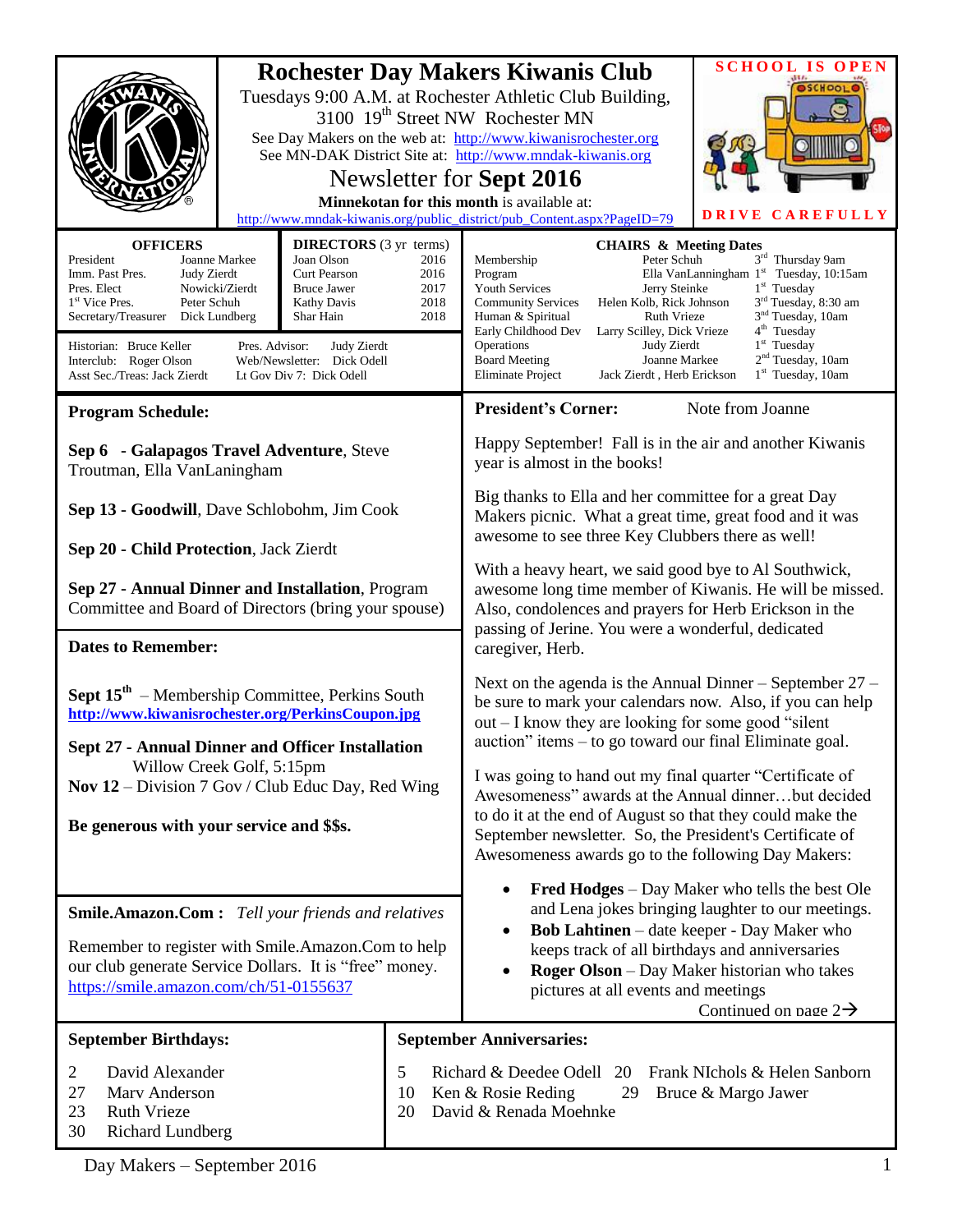#### **Secretary/Treasurer's Report – 08/09/16:**

| <b>Bank Balance 7/31/2016:</b> | \$16,209.43             |
|--------------------------------|-------------------------|
| Bike Repair:                   | 98.66<br>$\mathcal{S}$  |
| <b>Charitable Account</b>      | 199.27<br>$\mathcal{S}$ |
| <b>Administrative Account:</b> | \$7,905.92              |
| Service Account:               | \$8,005.58              |

**Members on Leave:** Don Cain, John Griffith, Judy Lien, Bob Mayhew, Connie Mayhew, Mike Siverling, Bob Wenner

**July Service Hour Statistics:** 516 hours by 35 members, 52% Participation.

#### **August 2016 Board Meeting Summary**

There were no updates from the Search Committee looking for a new meeting site. Still being investigated: Elks, Evangel Methodist Church, and Peace Church.

Reading Oasis at Gage School: No updates.

Boys & Girls Club: Kathy Davis and Shar Hain met with Drew to set up program for the new school year. Shar Hain will be our clubs rep.

The Membership Committee is following up on inactive members behind on their dues.

The board passed a motion that our clubs 2016/2017 Service Budget include \$500 for Food for Kids.

The board discussed ideas on how the club can finish off its commitment to Eliminate.

There will be a silent auction at our Annual Dinner meeting to raise funds for Eliminate

Peter Schuh is taking a Leave of Absence, for up to a year, to pursue an employment opportunity.

## **COMMITTEE REPORTS**

**Early Childhood Development-** Reading Center is on hold.

**Membership-** No decisions on dropping some of our inactive members. Shar Hain will chair committee during Peter's leave.

**Program-** Currently scheduling October programs.

**Public Relations-** Working on article for Post Bulletin.

**Richard Lundberg,** Secy/Treasurer

## **Day Makers Annual Dinner: Sept 27th**

Please put September 27 on your calendar for our Annual Dinner and Installation which will again be at **Willow Creek Golf Course - gathering at 5:15pm and eating at 6:00pm.** They were kind enough to hold our price the same, so the cost to you will be \$17 (the club picks up the remaining cost). The menu will be slow roasted pork loin with cinnamon apples (vegetarian alternative, penne pasta primavera), salad, vegetable medley, herb roasted potatoes, dinner rolls, coffee, tea or soda, and some grapes and candies for dessert. The signup will be circulated in September and will have a spot to indicate whether you need a vegetarian meal, whether you are gluten free and if you need a ride.

We will once more hold an auction to benefit Eliminate: please consider whether you have an idea for an item that might result in higher bidding (service items or items you might be willing to solicit from outside our membership) and perhaps should even be put up for live auctioning.

Let Ella know if you are willing to come up with something special. Otherwise, just plan on bringing your item that night.

#### **Ella**

**President's Corner:** (Continued from page 1)

- **Bruce Keller** Day Maker historian who takes pictures and keeps records of all meetings
- **Richard Lundberg**  Best Day Maker Secretary/Treasurer – and for all he does, especially for keeping me on track and out of jail this year!

One other date I'd like you to keep in mind: February 8, 2017 – the Day Maker Chanhassen Trip – we will be seeing "Camelot" next year. I hope we can fill the bus with Day Makers!

#### **Thought for the month: Sometimes it's better to just remain silent and smile!**

## **Joanne Markee**

## **MNDak District Convention:**

The following Day Makers passed away this last year and were remembered at the Kiwanis MNDak District Memorial Service in Fergus Falls, MN:

- Shirley Rossi
- Al Southwick

# **Dick Odell**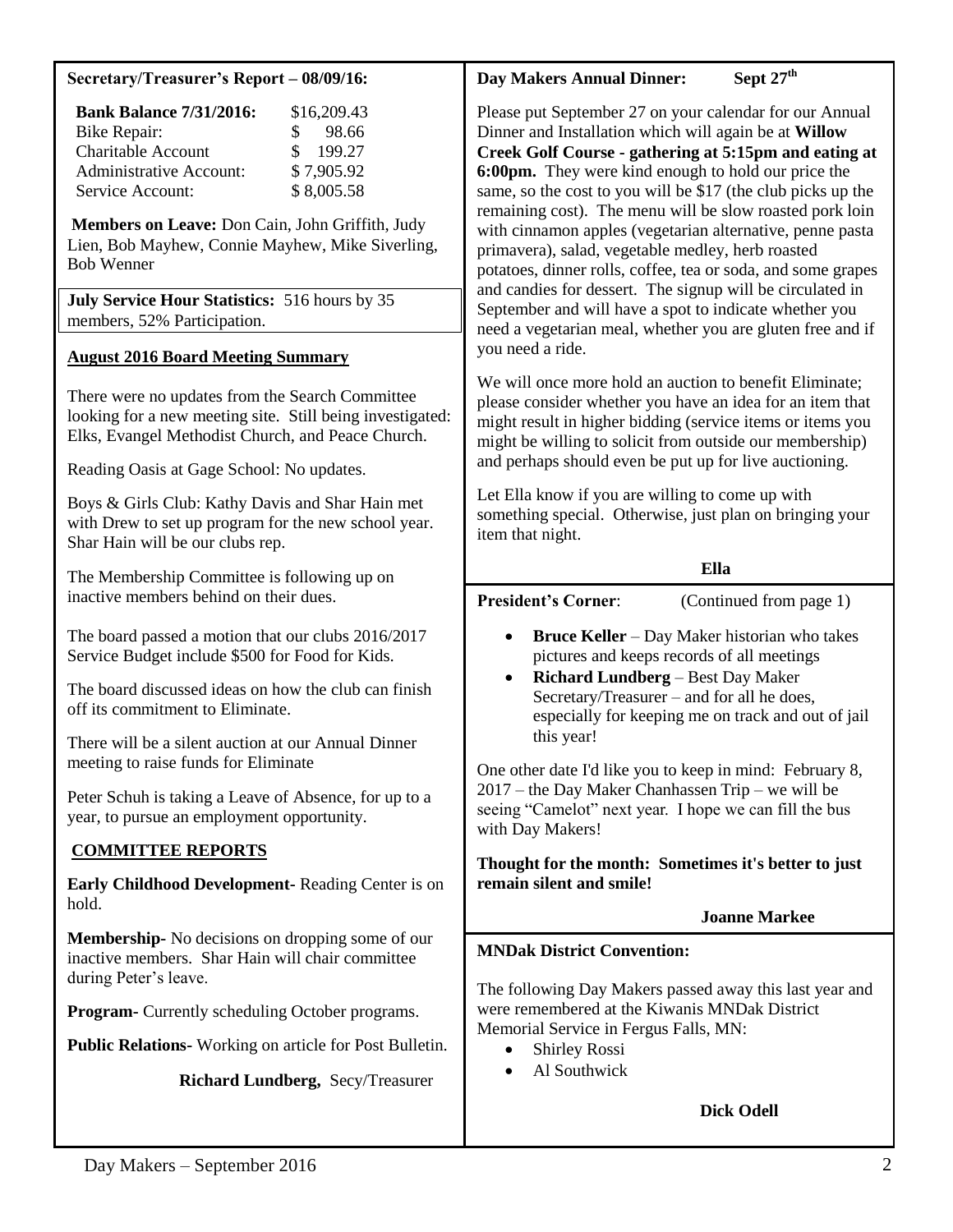## **MNDak District Governor Visit:**

On July  $19<sup>th</sup>$  and July  $21<sup>st</sup>$  the MNDak District Governor Kent Hochgraaber visited several of the SE Minnesota Kiwanis Clubs. In addition to visiting the Rochester Day Makers he also was able to attend our Sub-Div 7 (SE) Club Presidents meeting.



Kent spoke on several topics and congratulated our part of the District with our strong commitment to Eliminate M/NT pledges, service to our communities and our Reading/Oasis book programs.

He also discussed one of the KI Convention sessions that he attended on "Inclusiveness" in Kiwanis Clubs which is an important concept for clubs as we move into the future.

Kent also was available to visit with some of the new Kiwanis Club of Plainview, Elgin, Millville at one of their organizational meetings.



Many thanks to not only the leaders in the new club but also to Bruce Klair and Dave Harms for their continued commitment to establish this new club and get them off to a good start.

We are expecting this club to charter this Kiwanis year while I am still Lt Governor Division 7.

**Dick Odell**, Lt Gov Div 7 (2015-2016)

# **Did You Go Boating This Summer?**

There is still time to take a child boating….



They will love it ….."*Can we each have one Grandpa*?"

#### **What More Can I Do ?**

We presently have contributed 86% of our pledge or \$60,237.28 to the EliMiNaTe fund. That leaves us a balance of \$9,762.72 to raise to make our \$70,000.00 pledge.

- Matching for 16 Zellers at \$625.00 each will raise the needed \$9,762.72. (A Zeller Cost is \$1,250.00 without the matching funds).
- Dividing the \$9,762.72 balance by our present membership of 66 members equals a giving amount of \$147.92 each.
- The \$147.92 each divided by 27 days equals \$5.48 per member per day.

This would complete our \$70,000.00 pledge by Tuesday, September  $27<sup>th</sup>$  (The date of our annual meeting). This would meet our President Joanne's goal of completing our pledge by the end of her term on September  $30<sup>th</sup>$ .

> **Jack Zierdt and Herb Erickson** Eliminate Co-Chairs

**Kiwanis Defining Statement:**

**Kiwanis is a global organization of volunteers dedicated to improving the world one child and one community at a time.**